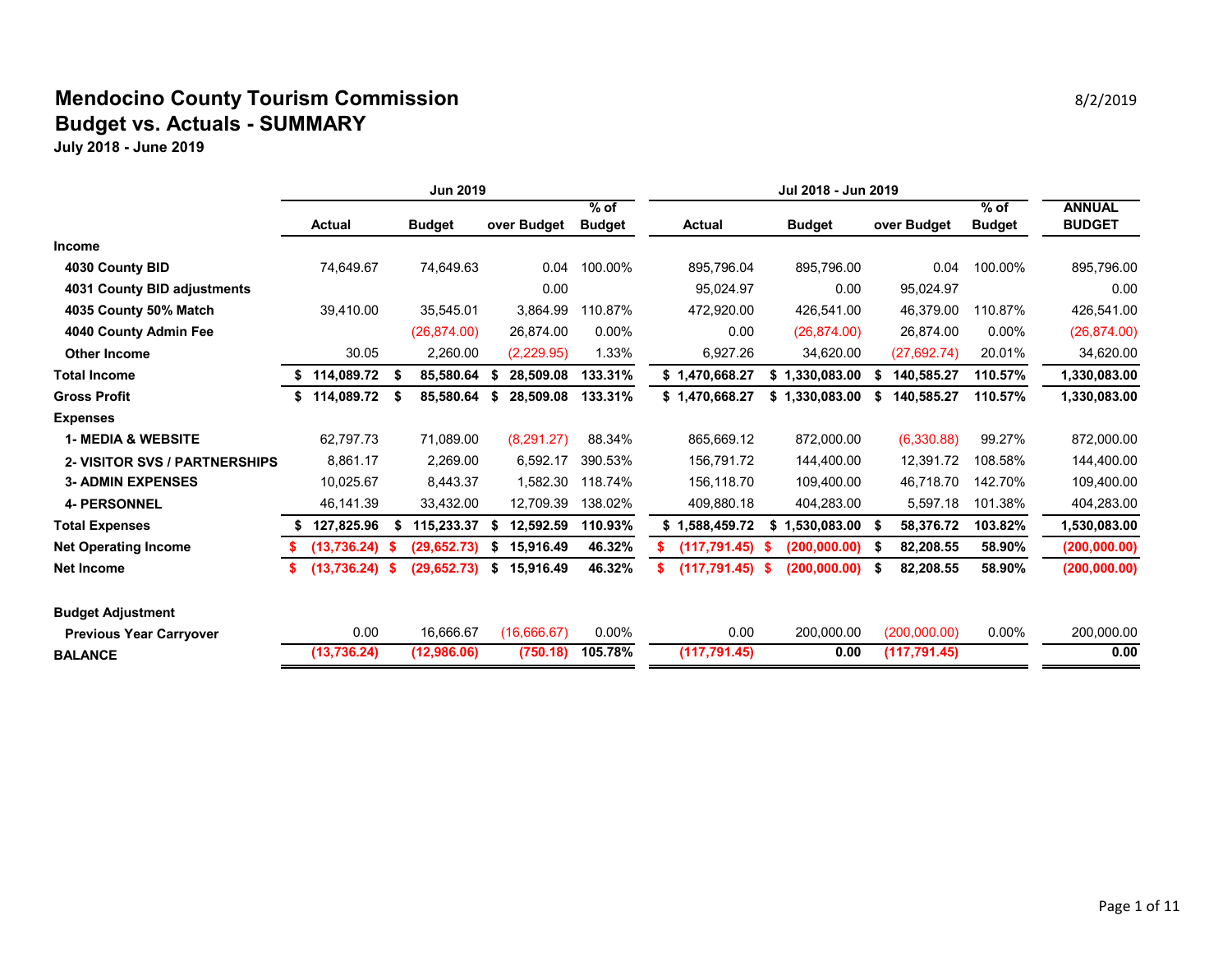### **Mendocino County Tourism Commission Biography** 8/2/2019 **Biography** 8/2/2019 **Budget vs. Actuals**

|                                     |    | <b>Jun 2019</b> |    |               |     |             |                         |                    |      |                |                  |                         |                                |
|-------------------------------------|----|-----------------|----|---------------|-----|-------------|-------------------------|--------------------|------|----------------|------------------|-------------------------|--------------------------------|
|                                     |    | <b>Actual</b>   |    | <b>Budget</b> |     | over Budget | $%$ of<br><b>Budget</b> | <b>Actual</b>      |      | <b>Budget</b>  | over Budget      | $%$ of<br><b>Budget</b> | <b>ANNUAL</b><br><b>BUDGET</b> |
| <b>Income</b>                       |    |                 |    |               |     |             |                         |                    |      |                |                  |                         |                                |
| 4030 County BID                     |    | 74,649.67       |    | 74,649.63     |     | 0.04        | 100.00%                 | 895,796.04         |      | 895,796.00     | 0.04             | 100.00%                 | 895,796.00                     |
| 4031 County BID adjustments         |    |                 |    |               |     | 0.00        |                         | 95,024.97          |      | 0.00           | 95,024.97        |                         | 0.00                           |
| 4035 County 50% Match               |    | 39,410.00       |    | 35,545.01     |     | 3,864.99    | 110.87%                 | 472,920.00         |      | 426,541.00     | 46,379.00        | 110.87%                 | 426,541.00                     |
| 4040 County Admin Fee               |    |                 |    | (26, 874.00)  |     | 26,874.00   | 0.00%                   | 0.00               |      | (26, 874.00)   | 26,874.00        | 0.00%                   | (26, 874.00)                   |
| <b>Other Income</b>                 |    |                 |    |               |     |             |                         |                    |      |                |                  |                         |                                |
| 4250 Cooperative Advertising        |    |                 |    | 1,250.00      |     | (1,250.00)  | 0.00%                   | 0.00               |      | 15,000.00      | (15,000.00)      | 0.00%                   | 15,000.00                      |
| 4830 Event Brochure Ads             |    |                 |    | 0.00          |     | 0.00        |                         | 1,350.00           |      | 7.500.00       | (6, 150.00)      | 18.00%                  | 7,500.00                       |
| 4940 Misc. Income                   |    |                 |    | 1,000.00      |     | (1,000.00)  | $0.00\%$                | 5,250.00           |      | 12,000.00      | (6,750.00)       | 43.75%                  | 12,000.00                      |
| 4950 Interest Income                |    | 30.05           |    | 10.00         |     | 20.05       | 300.50%                 | 327.26             |      | 120.00         | 207.26           | 272.72%                 | 120.00                         |
| <b>Total Other Income</b>           |    | 30.05           | S  | 2,260.00      | S.  | (2, 229.95) | 1.33%                   | \$<br>6,927.26     | - \$ | 34,620.00      | (27, 692.74)     | 20.01%                  | 34,620.00                      |
| <b>Total Income</b>                 |    | 114,089.72      |    | 85,580.64     | \$  | 28,509.08   | 133.31%                 | \$<br>1,470,668.27 | \$   | 1,330,083.00   | \$<br>140,585.27 | 110.57%                 | 1,330,083.00                   |
| <b>Gross Profit</b>                 | \$ | 114,089.72      | \$ | 85,580.64     | \$  | 28,509.08   | 133.31%                 | \$<br>1,470,668.27 |      | \$1,330,083.00 | \$<br>140,585.27 | 110.57%                 | 1,330,083.00                   |
| <b>Expenses</b>                     |    |                 |    |               |     |             |                         |                    |      |                |                  |                         |                                |
| <b>1- MEDIA &amp; WEBSITE</b>       |    |                 |    |               |     |             |                         |                    |      |                |                  |                         |                                |
| 50 Advertising / Media              |    |                 |    |               |     |             |                         |                    |      |                |                  |                         |                                |
| 5130 Print & Online Advertising     |    | 29,252.28       |    | 38,250.00     |     | (8,997.72)  | 76.48%                  | 500,022.01         |      | 459,000.00     | 41.022.01        | 108.94%                 | 459,000.00                     |
| 5150 Ad Development/Design          |    |                 |    | 837.00        |     | (837.00)    | $0.00\%$                | 12,275.00          |      | 10,000.00      | 2,275.00         | 122.75%                 | 10,000.00                      |
| 5170 Photography                    |    |                 |    | 837.00        |     | (837.00)    | 0.00%                   | 324.00             |      | 10,000.00      | (9,676.00)       | 3.24%                   | 10,000.00                      |
| 5240 Research & Development         |    |                 |    | 837.00        |     | (837.00)    | 0.00%                   | 10,000.00          |      | 10,000.00      | 0.00             | 100.00%                 | 10,000.00                      |
| 5280 Video Development              |    | 8,000.00        |    | 2,065.00      |     | 5,935.00    | 387.41%                 | 13,294.42          |      | 25,000.00      | (11, 705.58)     | 53.18%                  | 25,000.00                      |
| 5290 Marketing Contingency          |    |                 |    | 837.00        |     | (837.00)    | 0.00%                   | 0.00               |      | 10,000.00      | (10,000.00)      | 0.00%                   | 10,000.00                      |
| <b>Total 50 Advertising / Media</b> | S  | 37,252.28       | S  | 43,663.00     | - S | (6, 410.72) | 85.32%                  | \$<br>535,915.43   | - \$ | 524,000.00     | \$<br>11,915.43  | 102.27%                 | 524,000.00                     |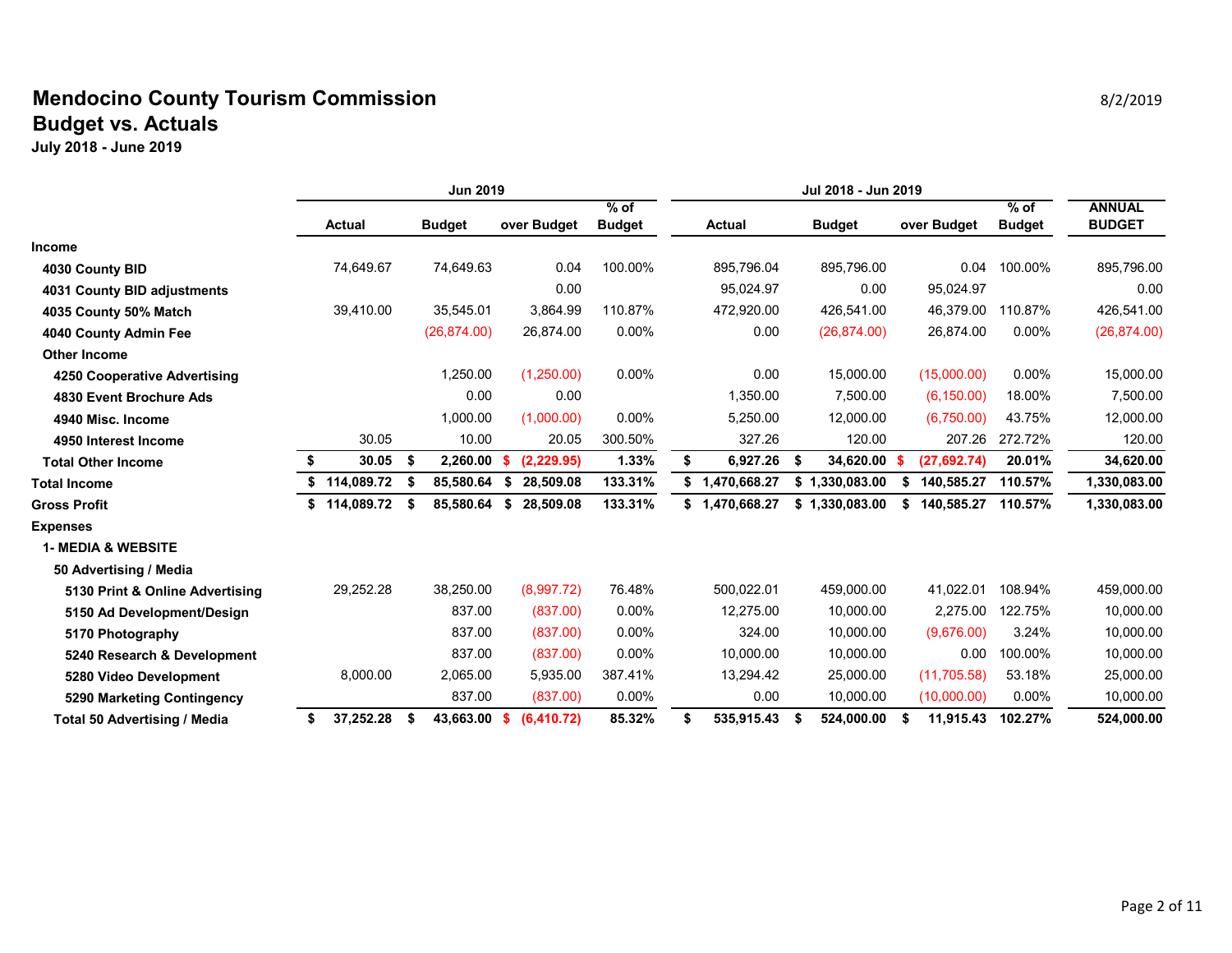### **Mendocino County Tourism Commission Biography** 8/2/2019 **Biography** 8/2/2019 **Budget vs. Actuals**

|                                              | <b>Jun 2019</b>    |      |               |    |             |                         |    |               |     |                |                     |                         |                                |
|----------------------------------------------|--------------------|------|---------------|----|-------------|-------------------------|----|---------------|-----|----------------|---------------------|-------------------------|--------------------------------|
|                                              | Actual             |      | <b>Budget</b> |    | over Budget | $%$ of<br><b>Budget</b> |    | <b>Actual</b> |     | <b>Budget</b>  | over Budget         | $%$ of<br><b>Budget</b> | <b>ANNUAL</b><br><b>BUDGET</b> |
| 55 Marketing / Public Relations              |                    |      |               |    |             |                         |    |               |     |                |                     |                         |                                |
| 5510 Public Relations Contract               | 6,666.66           |      | 8,212.00      |    | (1,545.34)  | 81.18%                  |    | 79,999.92     |     | 98,500.00      | (18,500.08)         | 81.22%                  | 98,500.00                      |
| 5520 Marketing Agency Contract               | 8,333.00           |      | 8,337.00      |    | (4.00)      | 99.95%                  |    | 99,996.00     |     | 100,000.00     | (4.00)              | 100.00%                 | 100,000.00                     |
| 5540 Clipping Service                        | 547.56             |      | 587.00        |    | (39.44)     | 93.28%                  |    | 6,584.14      |     | 7,000.00       | (415.86)            | 94.06%                  | 7,000.00                       |
| 5550 In-Market PR Stunts                     |                    |      | 83.37         |    | (83.37)     | 0.00%                   |    | 695.20        |     | 1,000.00       | (304.80)            | 69.52%                  | 1,000.00                       |
| 5560 Media Events                            |                    |      | 288.00        |    | (288.00)    | $0.00\%$                |    | 3,454.03      |     | 3,500.00       | (45.97)             | 98.69%                  | 3,500.00                       |
| 5610 Travel -PR Related                      | 968.36             |      | 625.00        |    | 343.36      | 154.94%                 |    | 5,160.51      |     | 7,500.00       | (2,339.49)          | 68.81%                  | 7,500.00                       |
| 5680 Visiting Media FAM Expenses             | 707.76             |      | 750.00        |    | (42.24)     | 94.37%                  |    | 8,097.58      |     | 9,000.00       | (902.42)            | 89.97%                  | 9,000.00                       |
| <b>Total 55 Marketing / Public Relations</b> | 17,223.34 \$<br>S. |      | 18,882.37     | S. | (1,659.03)  | 91.21%                  | \$ | 203,987.38    | - S | 226,500.00     | (22, 512.62)<br>-96 | 90.06%                  | 226,500.00                     |
| 57 Website Maint / Development               |                    |      |               |    |             |                         |    |               |     |                |                     |                         |                                |
| 5710 Interactive Media Coordinator           | 2,500.00           |      | 2,500.00      |    | 0.00        | 100.00%                 |    | 30.000.00     |     | 30,000.00      | 0.00                | 100.00%                 | 30,000.00                      |
| <b>5740 Content Creation</b>                 |                    |      | 413.00        |    | (413.00)    | $0.00\%$                |    | 5.000.00      |     | 5.000.00       | 0.00                | 100.00%                 | 5,000.00                       |
| 5750 Development/ Maintenance                | 1,603.00           |      | 1,663.00      |    | (60.00)     | 96.39%                  |    | 20,417.84     |     | 20,000.00      | 417.84              | 102.09%                 | 20,000.00                      |
| 5780 Interactive Marketing                   | 88.95              |      | 416.63        |    | (327.68)    | 21.35%                  |    | 2,374.08      |     | 5,000.00       | (2,625.92)          | 47.48%                  | 5,000.00                       |
| Total 57 Website Maint / Development \$      | 4,191.95 \$        |      | 4,992.63 \$   |    | (800.68)    | 83.96%                  | \$ | 57,791.92 \$  |     | $60,000.00$ \$ | (2, 208.08)         | 96.32%                  | 60,000.00                      |
| 58 Leisure / Group Sales                     |                    |      |               |    |             |                         |    |               |     |                |                     |                         |                                |
| 5810 Promotion Items, Booth Develo           | 105.62             |      | 1,000.00      |    | (894.38)    | 10.56%                  |    | 15,390.64     |     | 12,000.00      | 3.390.64            | 128.26%                 | 12,000.00                      |
| 5820 Consumer & Trade Shows                  |                    |      | 0.00          |    | 0.00        |                         |    | 21,440.82     |     | 15,000.00      | 6,440.82            | 142.94%                 | 15,000.00                      |
| 5840 State Fair Exhibit                      | 1,500.00           |      | 400.00        |    | 1,100.00    | 375.00%                 |    | 5,700.65      |     | 5,000.00       | 700.65              | 114.01%                 | 5,000.00                       |
| 5870 Shipping - Travel Shows                 |                    |      | 288.00        |    | (288.00)    | 0.00%                   |    | 3,543.01      |     | 3,500.00       | 43.01               | 101.23%                 | 3,500.00                       |
| 5880 Travel - Leisure/Group Sales            | 1,624.93           |      | 700.00        |    | 924.93      | 232.13%                 |    | 14,305.13     |     | 12,000.00      | 2.305.13            | 119.21%                 | 12,000.00                      |
| 5885 Travel - Group FAMs                     | 899.61             |      | 1,000.00      |    | (100.39)    | 89.96%                  |    | 7.594.14      |     | 12.000.00      | (4,405.86)          | 63.28%                  | 12,000.00                      |
| 5890 Misc. Sales Opportunities               |                    |      | 163.00        |    | (163.00)    | 0.00%                   |    | 0.00          |     | 2,000.00       | (2,000.00)          | $0.00\%$                | 2,000.00                       |
| <b>Total 58 Leisure / Group Sales</b>        | 4,130.16 \$<br>\$  |      | 3,551.00      | \$ | 579.16      | 116.31%                 | \$ | 67,974.39     | \$  | 61,500.00      | \$<br>6,474.39      | 110.53%                 | 61,500.00                      |
| <b>Total 1- MEDIA &amp; WEBSITE</b>          | \$<br>62,797.73    | - \$ | 71,089.00     | s. | (8, 291.27) | 88.34%                  | \$ | 865,669.12    | \$  | 872,000.00     | (6, 330.88)<br>- \$ | 99.27%                  | 872,000.00                     |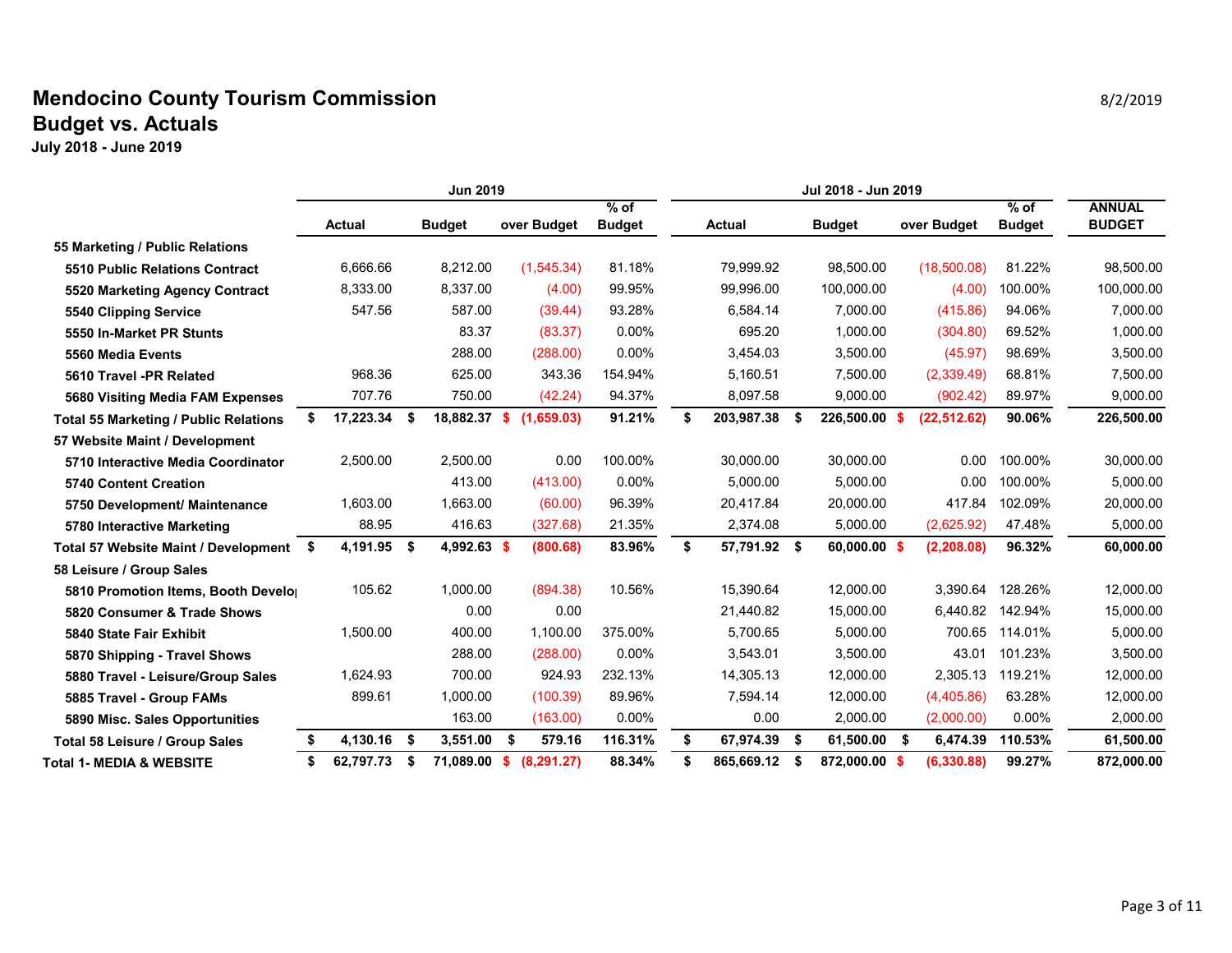### **Mendocino County Tourism Commission Biography** 8/2/2019 **Biography** 8/2/2019 **Budget vs. Actuals**

|                                            | <b>Jun 2019</b>   |  |               |      |             |                         | Jul 2018 - Jun 2019 |               |      |               |    |             |                         |                                |
|--------------------------------------------|-------------------|--|---------------|------|-------------|-------------------------|---------------------|---------------|------|---------------|----|-------------|-------------------------|--------------------------------|
|                                            | <b>Actual</b>     |  | <b>Budget</b> |      | over Budget | $%$ of<br><b>Budget</b> |                     | <b>Actual</b> |      | <b>Budget</b> |    | over Budget | $%$ of<br><b>Budget</b> | <b>ANNUAL</b><br><b>BUDGET</b> |
| <b>2- VISITOR SVS / PARTNERSHIPS</b>       |                   |  |               |      |             |                         |                     |               |      |               |    |             |                         |                                |
| <b>Partnerships</b>                        |                   |  |               |      |             |                         |                     |               |      |               |    |             |                         |                                |
| 6550 Conferences & Seminars                | 3.224.10          |  | 1.000.00      |      | 2.224.10    | 322.41%                 |                     | 11,925.53     |      | 12.000.00     |    | (74.47)     | 99.38%                  | 12,000.00                      |
| 6570 In-County Relations                   | 241.07            |  | 500.00        |      | (258.93)    | 48.21%                  |                     | 6,612.75      |      | 6,000.00      |    | 612.75      | 110.21%                 | 6,000.00                       |
| 6590 Memberships                           | 968.00            |  | 663.00        |      | 305.00      | 146.00%                 |                     | 8,082.00      |      | 8,000.00      |    | 82.00       | 101.03%                 | 8,000.00                       |
| 6610 North Coast Tourism Council           |                   |  | 0.00          |      | 0.00        |                         |                     | 11,000.00     |      | 10,000.00     |    | 1,000.00    | 110.00%                 | 10,000.00                      |
| <b>Total Partnerships</b>                  | \$<br>4,433.17 \$ |  | 2,163.00 \$   |      | 2,270.17    | 204.95%                 | \$                  | 37,620.28 \$  |      | 36,000.00 \$  |    | 1,620.28    | 104.50%                 | 36,000.00                      |
| <b>Visitor Services</b>                    |                   |  |               |      |             |                         |                     |               |      |               |    |             |                         |                                |
| 6720 Event & Festival Guides               | 3.408.00          |  | 0.00          |      | 3.408.00    |                         |                     | 31,759.33     |      | 31.000.00     |    | 759.33      | 102.45%                 | 35,000.00                      |
| 6730 Incentives & Sponsorships             | 1,020.00          |  | 0.00          |      | 1,020.00    |                         |                     | 85,630.00     |      | 75,400.00     |    | 10,230.00   | 113.57%                 | 71,400.00                      |
| 6770 Visitor Centers & Signage             |                   |  | 106.00        |      | (106.00)    | $0.00\%$                |                     | 1,782.11      |      | 2,000.00      |    | (217.89)    | 89.11%                  | 2,000.00                       |
| <b>Total Visitor Services</b>              | 4,428.00 \$<br>\$ |  | 106.00 \$     |      | 4,322.00    | 4177.36%                | \$                  | 119,171.44 \$ |      | 108,400.00    | \$ | 10,771.44   | 109.94%                 | 108,400.00                     |
| <b>Total 2- VISITOR SVS / PARTNERSHIPS</b> | \$<br>8,861.17 \$ |  | 2,269.00      | - \$ | 6,592.17    | 390.53%                 | \$                  | 156,791.72    | Ŝ.   | 144,400.00    | Ŝ. | 12,391.72   | 108.58%                 | 144,400.00                     |
| <b>3- ADMIN EXPENSES</b>                   |                   |  |               |      |             |                         |                     |               |      |               |    |             |                         |                                |
| <b>General Admin</b>                       |                   |  |               |      |             |                         |                     |               |      |               |    |             |                         |                                |
| 7010 Accounting                            | 280.00            |  | 638.00        |      | (358.00)    | 43.89%                  |                     | 14,592.25     |      | 7,700.00      |    | 6,892.25    | 189.51%                 | 7,700.00                       |
| 7060 Bank Fees                             |                   |  | 38.00         |      | (38.00)     | $0.00\%$                |                     | 192.75        |      | 500.00        |    | (307.25)    | 38.55%                  | 500.00                         |
| 7080 Board Development                     | 136.87            |  | 419.00        |      | (282.13)    | 32.67%                  |                     | 5,914.30      |      | 4,000.00      |    | 1,914.30    | 147.86%                 | 4,000.00                       |
| 7090 Copying & Printing                    | 224.28            |  | 163.00        |      | 61.28       | 137.60%                 |                     | 2,316.20      |      | 2,000.00      |    | 316.20      | 115.81%                 | 2,000.00                       |
| 7100 Dues & Subscriptions                  | 631.71            |  | 300.00        |      | 331.71      | 210.57%                 |                     | 12,063.55     |      | 5.500.00      |    | 6.563.55    | 219.34%                 | 5,500.00                       |
| 7130 Legal Fees                            |                   |  | 250.00        |      | (250.00)    | 0.00%                   |                     | 690.00        |      | 3,000.00      |    | (2,310.00)  | 23.00%                  | 3,000.00                       |
| 7140 Licenses & Permits                    |                   |  | 0.00          |      | 0.00        |                         |                     | 0.00          |      | 100.00        |    | (100.00)    | 0.00%                   | 100.00                         |
| <b>7150 Meeting Expenses</b>               | 87.45             |  | 163.00        |      | (75.55)     | 53.65%                  |                     | 2,837.10      |      | 2,000.00      |    | 837.10      | 141.86%                 | 2,000.00                       |
| 7200 Office Expense                        | 1,891.14          |  | 590.00        |      | 1,301.14    | 320.53%                 |                     | 28,828.77     |      | 9,500.00      |    | 19,328.77   | 303.46%                 | 9,500.00                       |
| 7210 Postage & Shipping                    | 153.14            |  | 833.37        |      | (680.23)    | 18.38%                  |                     | 3,863.68      |      | 10,000.00     |    | (6, 136.32) | 38.64%                  | 10,000.00                      |
| <b>7280 Travel Expenses</b>                | 1,638.33          |  | 1,250.00      |      | 388.33      | 131.07%                 |                     | 11,906.08     |      | 15.000.00     |    | (3,093.92)  | 79.37%                  | 15,000.00                      |
| <b>Total General Admin</b>                 | 5,042.92 \$<br>\$ |  | 4,644.37 \$   |      | 398.55      | 108.58%                 | \$                  | 83,204.68     | - \$ | 59,300.00     | \$ | 23,904.68   | 140.31%                 | 59,300.00                      |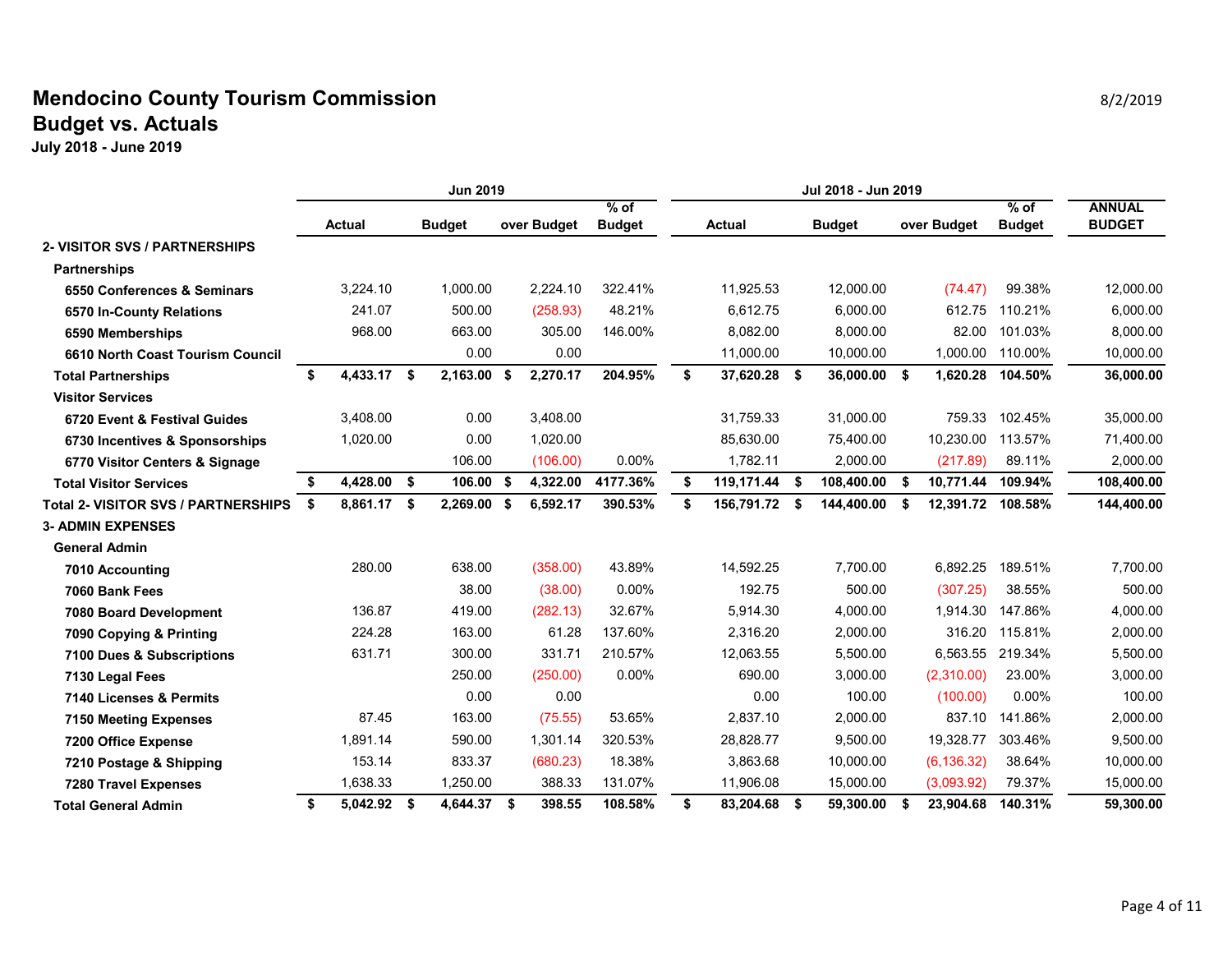### **Mendocino County Tourism Commission Biography** 8/2/2019 **8/2/2019 Budget vs. Actuals**

|                                  | <b>Jun 2019</b> |              |      |               |    |             |               |    |                    |     |               |      |                   |               |               |
|----------------------------------|-----------------|--------------|------|---------------|----|-------------|---------------|----|--------------------|-----|---------------|------|-------------------|---------------|---------------|
|                                  |                 |              |      |               |    |             | $%$ of        |    |                    |     |               |      |                   | $%$ of        | <b>ANNUAL</b> |
|                                  |                 | Actual       |      | <b>Budget</b> |    | over Budget | <b>Budget</b> |    | <b>Actual</b>      |     | <b>Budget</b> |      | over Budget       | <b>Budget</b> | <b>BUDGET</b> |
| <b>Occupancy Costs</b>           |                 |              |      |               |    |             |               |    |                    |     |               |      |                   |               |               |
| <b>7650 Rent</b>                 |                 | 2,350.00     |      | 2,087.00      |    | 263.00      | 112.60%       |    | 30,500.00          |     | 25,000.00     |      | 5,500.00          | 122.00%       | 25,000.00     |
| 7660 Insurance                   |                 |              |      | 0.00          |    | 0.00        |               |    | 3,000.83           |     | 3,000.00      |      | 0.83              | 100.03%       | 3,000.00      |
| 7850 Repairs & Maintenance       |                 | 1,248.04     |      | 500.00        |    | 748.04      | 249.61%       |    | 20,195.70          |     | 7,500.00      |      | 12,695.70         | 269.28%       | 7,500.00      |
| <b>7890 Taxes</b>                |                 |              |      | 0.00          |    | 0.00        |               |    | 72.30              |     | 100.00        |      | (27.70)           | 72.30%        | 100.00        |
| 7910 Telecommunication           |                 | 501.97       |      | 500.00        |    | 1.97        | 100.39%       |    | 7,927.57           |     | 6,000.00      |      | 1,927.57          | 132.13%       | 6,000.00      |
| 7950 Utilities                   |                 | 601.42       |      | 712.00        |    | (110.58)    | 84.47%        |    | 8,931.84           |     | 8,500.00      |      | 431.84            | 105.08%       | 8,500.00      |
| <b>7990 Depreciation Expense</b> |                 | 281.32       |      |               |    | 281.32      |               |    | 2,285.78           |     | 0.00          |      | 2,285.78          |               | 0.00          |
| <b>Total Occupancy Costs</b>     | \$              | 4,982.75 \$  |      | 3,799.00 \$   |    | 1,183.75    | 131.16%       | \$ | 72,914.02 \$       |     | 50,100.00     | \$   | 22,814.02         | 145.54%       | 50,100.00     |
| <b>Total 3- ADMIN EXPENSES</b>   |                 | 10,025.67 \$ |      | 8,443.37 \$   |    | 1,582.30    | 118.74%       | \$ | 156,118.70         | -\$ | 109,400.00    | - \$ | 46,718.70 142.70% |               | 109,400.00    |
| <b>4- PERSONNEL</b>              |                 |              |      |               |    |             |               |    |                    |     |               |      |                   |               |               |
| 8510 Salaries & Wages            |                 | 27,372.13    |      | 28,030.00     |    | (657.87)    | 97.65%        |    | 314,311.91         |     | 336,404.00    |      | (22,092.09)       | 93.43%        | 336,404.00    |
| 8520 Paid Time Off               |                 | 13,569.74    |      |               |    | 13,569.74   |               |    | 23,534.91          |     | 0.00          |      | 23,534.91         |               |               |
| 8530 Payroll Taxes               |                 | 2,193.18     |      | 1,788.00      |    | 405.18      | 122.66%       |    | 28,647.11          |     | 21,500.00     |      | 7,147.11          | 133.24%       | 21,500.00     |
| 8540 Payroll Processing Fees     |                 | 51.00        |      | 28.00         |    | 23.00       | 182.14%       |    | 1,044.75           |     | 336.00        |      | 708.75            | 310.94%       | 336.00        |
| 8550 Workers Comp                |                 |              |      | 0.00          |    | 0.00        |               |    | 1,950.00           |     | 3,000.00      |      | (1,050.00)        | 65.00%        | 3,000.00      |
| 8570 Health Insurance            |                 | 2,700.00     |      | 2,875.00      |    | (175.00)    | 93.91%        |    | 31,040.00          |     | 34,500.00     |      | (3,460.00)        | 89.97%        | 34,500.00     |
| 8580 Other Employee Benefits     |                 |              |      | 288.00        |    | (288.00)    | 0.00%         |    | 0.00               |     | 3,500.00      |      | (3,500.00)        | 0.00%         | 3,500.00      |
| 8590 Contract Work               |                 | 200.00       |      | 298.00        |    | (98.00)     | 67.11%        |    | 8,995.10           |     | 3,543.00      |      | 5,452.10          | 253.88%       | 3,543.00      |
| 8615 Employee Recruitment        |                 | 55.34        |      | 125.00        |    | (69.66)     | 44.27%        |    | 356.40             |     | 1,500.00      |      | (1, 143.60)       | 23.76%        | 1,500.00      |
| <b>Total 4- PERSONNEL</b>        | S               | 46,141.39    | \$   | 33,432.00     | \$ | 12,709.39   | 138.02%       | \$ | 409,880.18         | S.  | 404,283.00    | - \$ | 5,597.18          | 101.38%       | 404,283.00    |
| <b>Total Expenses</b>            | \$              | 127,825.96   | \$   | 115,233.37    |    | \$12,592.59 | 110.93%       | s. | 1,588,459.72       | \$  | 1,530,083.00  | - \$ | 58,376.72         | 103.82%       | 1,530,083.00  |
| <b>Net Operating Income</b>      | S.              | (13, 736.24) | -S   | (29, 652.73)  | \$ | 15,916.49   | 46.32%        |    | (117, 791.45)      | -S  | (200, 000.00) | -\$  | 82,208.55         | 58.90%        | (200, 000.00) |
| Net Income                       | s.              | (13, 736.24) | - \$ | (29, 652.73)  |    | \$15,916.49 | 46.32%        |    | $(117, 791.45)$ \$ |     | (200, 000.00) | Ŝ.   | 82,208.55         | 58.90%        | (200, 000.00) |
| Budget Adjustment                |                 |              |      |               |    |             |               |    |                    |     |               |      |                   |               |               |
| <b>Previous Year Carryover</b>   |                 | 0.00         |      | 16,666.67     |    | (16,666.67) | 0.00%         |    | 0.00               |     | 200,000.00    |      | (200,000.00)      | 0.00%         | 200,000.00    |
| <b>BALANCE</b>                   |                 | (13, 736.24) |      | (12,986.06)   |    | (750.18)    | 105.78%       |    | (117, 791.45)      |     | 0.00          |      | (117, 791.45)     | 0.00%         | 0.00          |
|                                  |                 |              |      |               |    |             |               |    |                    |     |               |      |                   |               |               |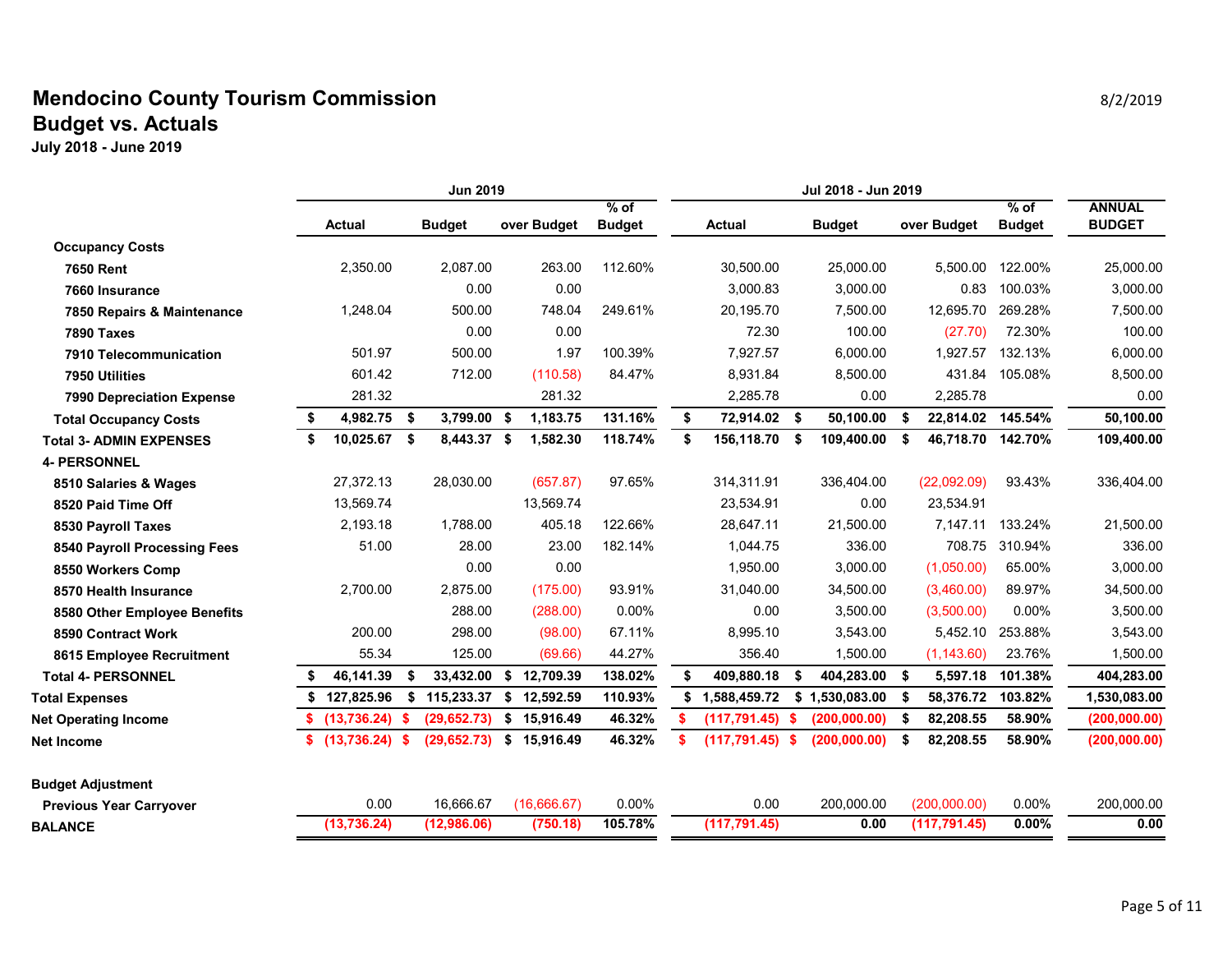# **Mendocino County Tourism Commission Mendocino County Tourism Commission Balance Sheet**

**As of June 30, 2019**

|                                        | As of Jun 30,    | As of Jun 30,       |                 |             |
|----------------------------------------|------------------|---------------------|-----------------|-------------|
|                                        | 2019             | 2018                | Change          | % Change    |
| <b>ASSETS</b>                          |                  |                     |                 |             |
| <b>Current Assets</b>                  |                  |                     |                 |             |
| <b>Bank Accounts</b>                   |                  |                     |                 |             |
| 1015 MLCU Checking                     | 63,021.47        | 245,163.45          | (182, 141.98)   | $-74.29%$   |
| 1020 MLCU Savings                      | 153,219.36       | 132,286.01          | 20,933.35       | 15.82%      |
| 1030 Cash drawer                       | 100.00           | 100.00              | 0.00            | $0.00\%$    |
| <b>Total Bank Accounts</b>             | \$<br>216,340.83 | \$<br>377,549.46 \$ | (161, 208.63)   | $-42.70%$   |
| <b>Accounts Receivable</b>             |                  |                     |                 |             |
| <b>1100 Accounts Receivable</b>        | 304,277.73       | 333,683.38          | (29, 405.65)    | $-8.81%$    |
| <b>Total Accounts Receivable</b>       | \$<br>304,277.73 | \$<br>333,683.38 \$ | (29, 405.65)    | $-8.81%$    |
| <b>Other Current Assets</b>            |                  |                     |                 |             |
| <b>1230 Prepaid Expenses</b>           | 12,256.31        | 7,384.14            | 4,872.17        | 65.98%      |
| 1250 Refundable Deposits               | 4,636.00         | 2,836.00            | 1,800.00        | 63.47%      |
| <b>Total Other Current Assets</b>      | \$<br>16,892.31  | \$<br>10,220.14     | \$<br>6,672.17  | 65.28%      |
| <b>Total Current Assets</b>            | \$<br>537,510.87 | \$<br>721,452.98 \$ | (183, 942.11)   | $-25.50%$   |
| <b>Fixed Assets</b>                    |                  |                     |                 |             |
| 1510 Furniture and Equipment           | 61,789.14        | 46,385.00           | 15,404.14       | 33.21%      |
| <b>1600 Accumulated Depreciation</b>   | (48, 670.78)     | (46, 385.00)        | (2, 285.78)     | $-4.93%$    |
| <b>Total Fixed Assets</b>              | \$<br>13,118.36  | \$                  | \$<br>13,118.36 |             |
| <b>TOTAL ASSETS</b>                    | \$<br>550,629.23 | \$<br>721,452.98 \$ | (170, 823.75)   | $-23.68%$   |
| <b>LIABILITIES AND EQUITY</b>          |                  |                     |                 |             |
| <b>Liabilities</b>                     |                  |                     |                 |             |
| <b>Current Liabilities</b>             |                  |                     |                 |             |
| <b>Accounts Payable</b>                |                  |                     |                 |             |
| 2000 Accounts Payable                  | 26,467.00        | 91,336.29           | (64, 869.29)    | $-71.02%$   |
| <b>Total Accounts Payable</b>          | \$<br>26,467.00  | \$<br>91,336.29 \$  | (64, 869.29)    | $-71.02%$   |
| <b>Other Current Liabilities</b>       |                  |                     |                 |             |
| 2800 Sales Tx Payable                  | 0.00             | 69.60               | (69.60)         | $-100.00\%$ |
| <b>Payroll Liabilities</b>             |                  |                     |                 |             |
| 2230 CA SUI / ETT                      | 72.17            | 1,159.86            | (1,087.69)      | $-93.78%$   |
| 2240 FUTA Payable                      | 8.17             | 122.09              | (113.92)        | $-93.31%$   |
| 2270 Accrued Payroll                   | 11,714.17        | 11,714.17           | 0.00            | 0.00%       |
| 2275 Accrued PTO                       | 15,914.10        | 2,805.90            | 13,108.20       | 467.17%     |
| <b>Total Payroll Liabilities</b>       | \$<br>27,708.61  | \$<br>15,802.02     | \$<br>11,906.59 | 75.35%      |
| <b>Total Other Current Liabilities</b> | \$<br>27,708.61  | \$<br>15,871.62     | 11,836.99<br>\$ | 74.58%      |
| <b>Total Current Liabilities</b>       | \$<br>54,175.61  | \$<br>107,207.91 \$ | (53,032.30)     | $-49.47%$   |
| <b>Total Liabilities</b>               | \$<br>54,175.61  | \$<br>107,207.91 \$ | (53,032.30)     | $-49.47%$   |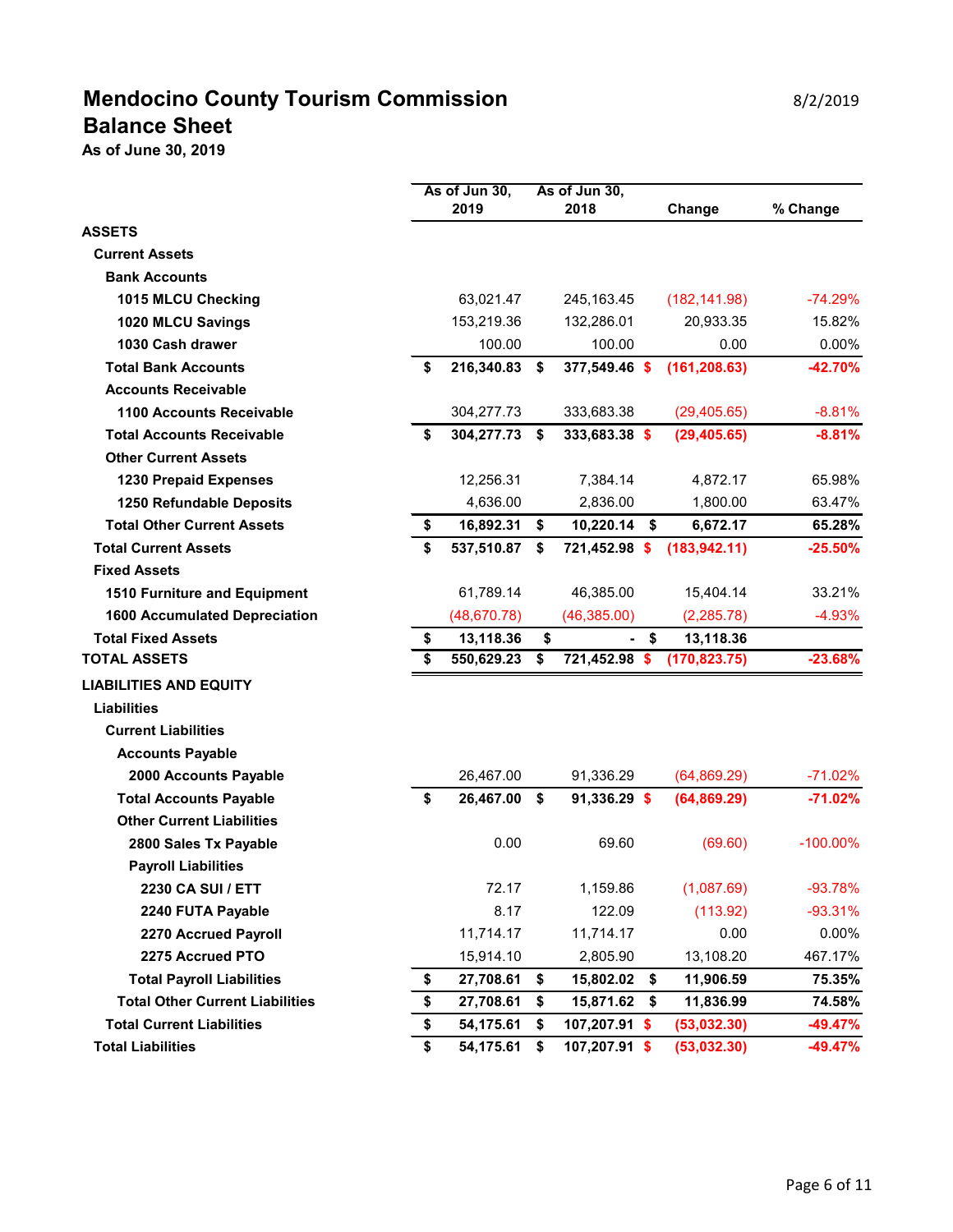# **Mendocino County Tourism Commission Mendocino County Tourism Commission Balance Sheet**

**As of June 30, 2019**

|                                   | As of Jun 30,<br>2019 |    | As of Jun 30,<br>2018 | Change       | % Change    |
|-----------------------------------|-----------------------|----|-----------------------|--------------|-------------|
| <b>Equity</b>                     |                       |    |                       |              |             |
| 3100 Contingency-Restricted       | 152,650.09            |    | 132.044.00            | 20.606.09    | 15.61%      |
| 3900 Unrestricted Net Assets (RE) | 461.594.98            |    | 521.031.74            | (59, 436.76) | $-11.41\%$  |
| Net Income                        | (117, 791.45)         |    | (38, 830.67)          | (78,960.78)  | $-203.35\%$ |
| <b>Total Equity</b>               | 496.453.62            | S. | 614.245.07<br>s       | (117.791.45) | $-19.18%$   |
| TOTAL LIABILITIES AND EQUITY      | 550.629.23            |    | 721.452.98            | (170.823.75) | $-23.68%$   |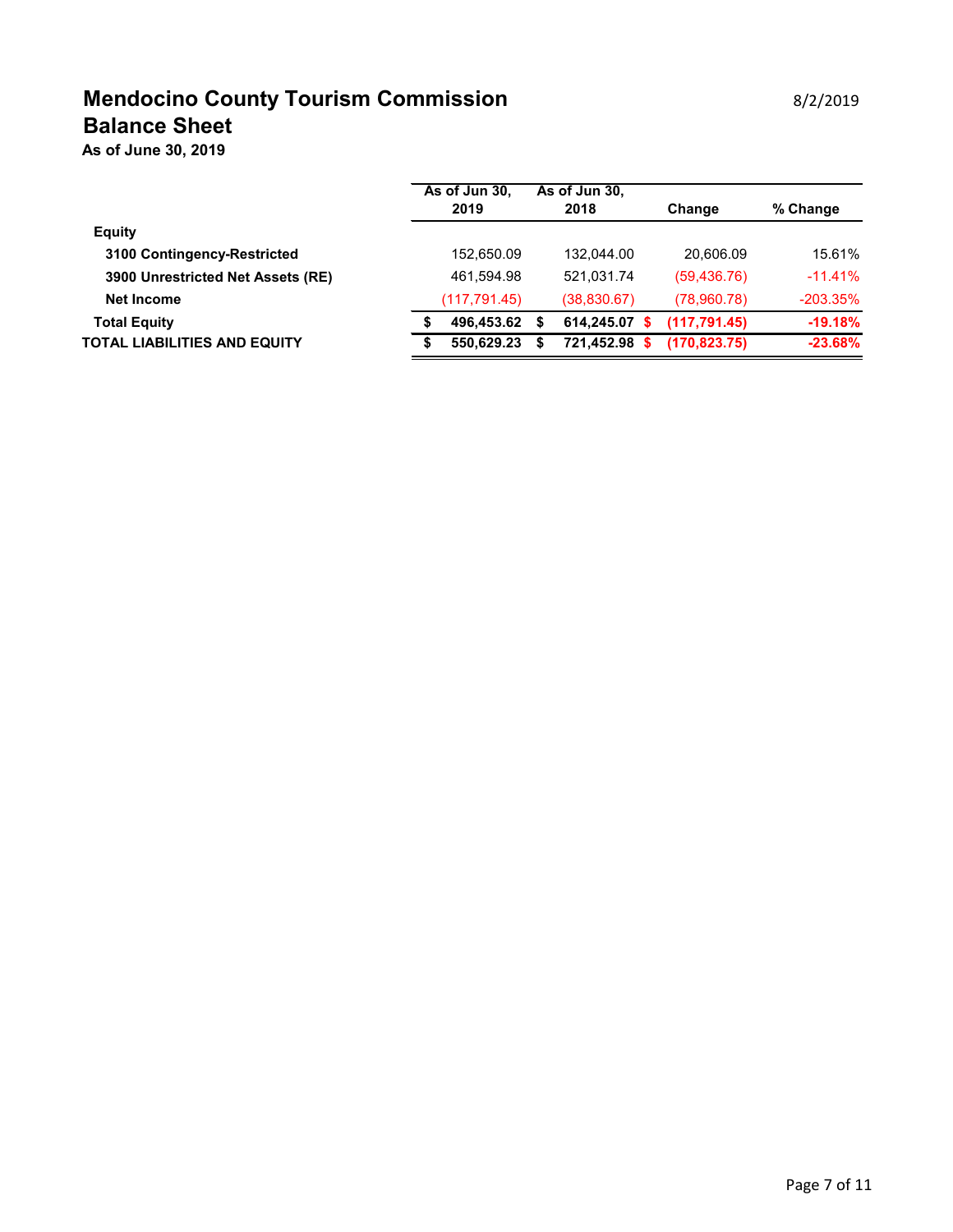## **Mendocino County Tourism Commission** 8/2/2019 **Profit and Loss Comparison**

|                                              | Jul 2018 - Jun   | Jul 2017 - Jun      |                 |             |
|----------------------------------------------|------------------|---------------------|-----------------|-------------|
|                                              | 2019             | 2018                | Change          | % Change    |
| <b>Income</b>                                |                  |                     |                 |             |
| 4030 County BID                              | 895,796.04       | 886,519.08          | 9,276.96        | 1.05%       |
| <b>4031 County BID adjustments</b>           | 95,024.97        | 81,692.05           | 13,332.92       | 16.32%      |
| 4035 County 50% Match                        | 472,920.00       | 472,554.91          | 365.09          | 0.08%       |
| 4040 County Admin Fee                        |                  | (22, 457.92)        | 22,457.92       | 100.00%     |
| <b>Other Income</b>                          |                  |                     |                 |             |
| 4830 Event Brochure Ads                      | 1,350.00         | 0.00                | 1,350.00        |             |
| 4940 Misc. Income                            | 5,250.00         | 7,179.00            | (1,929.00)      | $-26.87%$   |
| 4950 Interest Income                         | 327.26           | 128.16              | 199.10          | 155.35%     |
| <b>Total Other Income</b>                    | \$<br>6,927.26   | \$<br>7,307.16 \$   | (379.90)        | $-5.20%$    |
| <b>Total Income</b>                          | \$1,470,668.27   | \$1,425,615.28      | \$<br>45,052.99 | 3.16%       |
| <b>Gross Profit</b>                          | \$1,470,668.27   | \$1,425,615.28      | \$<br>45,052.99 | 3.16%       |
| <b>Expenses</b>                              |                  |                     |                 |             |
| <b>1- MEDIA &amp; WEBSITE</b>                |                  |                     |                 |             |
| 50 Advertising / Media                       |                  |                     |                 |             |
| 5130 Print & Online Advertising              | 500,022.01       | 387,871.10          | 112,150.91      | 28.91%      |
| 5150 Ad Development/Design                   | 12,275.00        | 3,770.08            | 8,504.92        | 225.59%     |
| 5170 Photography                             | 324.00           | 607.58              | (283.58)        | $-46.67%$   |
| 5240 Research & Development                  | 10,000.00        |                     | 10,000.00       |             |
| 5280 Video Development                       | 13,294.42        | 91,652.67           | (78, 358.25)    | $-85.49%$   |
| <b>Total 50 Advertising / Media</b>          | \$<br>535,915.43 | \$<br>483,901.43 \$ | 52,014.00       | 10.75%      |
| 55 Marketing / Public Relations              |                  |                     |                 |             |
| <b>5510 Public Relations Contract</b>        | 79,999.92        | 85,399.92           | (5,400.00)      | $-6.32%$    |
| 5520 Marketing Agency Contract               | 99,996.00        | 99,996.00           | 0.00            | $0.00\%$    |
| 5530 Marketing & Comm. Coordinator           |                  | 55,000.00           | (55,000.00)     | $-100.00\%$ |
| 5540 Clipping Service                        | 6,584.14         | 6,933.96            | (349.82)        | $-5.05%$    |
| 5550 In-Market PR Stunts                     | 695.20           | 252.83              | 442.37          | 174.97%     |
| 5560 Media Events                            | 3,454.03         | 8,755.22            | (5,301.19)      | $-60.55%$   |
| 5610 Travel -PR Related                      | 5,160.51         | 7,453.99            | (2, 293.48)     | $-30.77%$   |
| 5680 Visiting Media FAM Expenses             | 8,097.58         | 10,181.02           | (2,083.44)      | $-20.46%$   |
| <b>Total 55 Marketing / Public Relations</b> | \$<br>203,987.38 | \$<br>273,972.94 \$ | (69, 985.56)    | $-25.54%$   |
| 57 Website Maint / Development               |                  |                     |                 |             |
| 5710 Interactive Media Coordinator           | 30,000.00        | 30,000.00           | 0.00            | 0.00%       |
| 5740 Content Creation                        | 5,000.00         |                     | 5,000.00        |             |
| 5750 Development/ Maintenance                | 20,417.84        | 68,896.34           | (48, 478.50)    | $-70.36%$   |
| 5780 Interactive Marketing                   | 2,374.08         | 2,058.69            | 315.39          | 15.32%      |
| Total 57 Website Maint / Development         | \$<br>57,791.92  | \$<br>100,955.03 \$ | (43, 163.11)    | $-42.75%$   |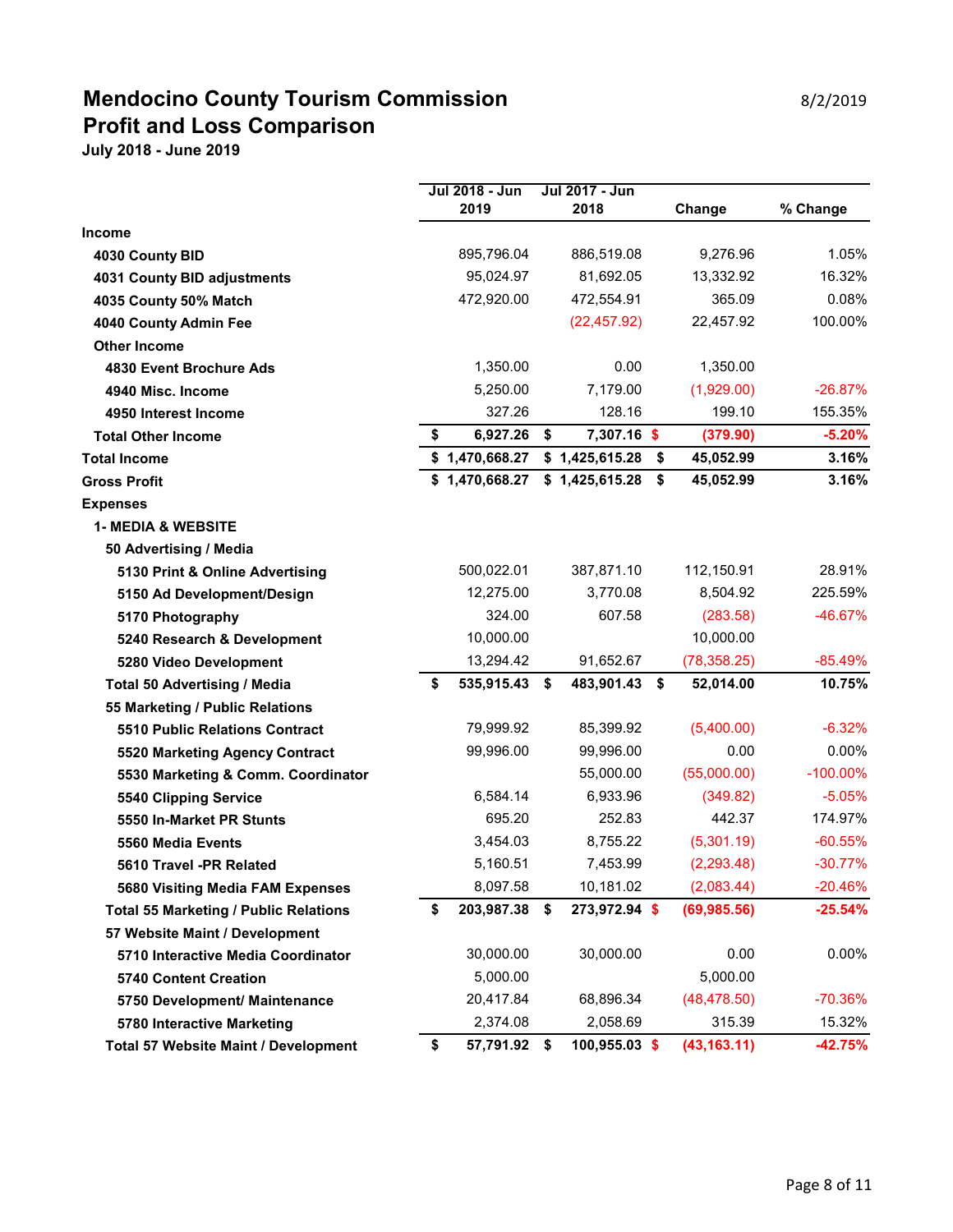### **Mendocino County Tourism Commission** 8/2/2019 **Profit and Loss Comparison**

|                                            | Jul 2018 - Jun     | Jul 2017 - Jun      |                 |             |
|--------------------------------------------|--------------------|---------------------|-----------------|-------------|
|                                            | 2019               | 2018                | Change          | % Change    |
| 58 Leisure / Group Sales                   |                    |                     |                 |             |
| 5805 Sales Manager Contract                |                    | 41,666.60           | (41,666.60)     | $-100.00\%$ |
| 5810 Promotion Items, Booth Develop        | 15,390.64          | 21,990.50           | (6,599.86)      | $-30.01%$   |
| 5820 Consumer & Trade Shows                | 21,440.82          | 18,544.98           | 2,895.84        | 15.62%      |
| 5840 State Fair Exhibit                    | 5,700.65           |                     | 5,700.65        |             |
| 5870 Shipping - Travel Shows               | 3,543.01           | 1.910.08            | 1,632.93        | 85.49%      |
| 5880 Travel - Leisure/Group Sales          | 14,305.13          | 9,541.25            | 4,763.88        | 49.93%      |
| 5885 Travel - Group FAMs                   | 7,594.14           | 2,005.57            | 5,588.57        | 278.65%     |
| 5890 Misc. Sales Opportunities             |                    | 292.46              | (292.46)        | $-100.00\%$ |
| Total 58 Leisure / Group Sales             | \$<br>67,974.39    | \$<br>95,951.44 \$  | (27, 977.05)    | $-29.16%$   |
| <b>Total 1- MEDIA &amp; WEBSITE</b>        | \$<br>865,669.12   | \$<br>954,780.84 \$ | (89, 111.72)    | $-9.33%$    |
| <b>2- VISITOR SVS / PARTNERSHIPS</b>       |                    |                     |                 |             |
| <b>Partnerships</b>                        |                    |                     |                 |             |
| 6550 Conferences & Seminars                | 11,925.53          | 2,828.40            | 9,097.13        | 321.64%     |
| 6570 In-County Relations                   | 6,612.75           | 3,078.55            | 3,534.20        | 114.80%     |
| 6590 Memberships                           | 8,082.00           | 10,875.28           | (2,793.28)      | $-25.68%$   |
| 6610 North Coast Tourism Council           | 11,000.00          | 10,000.00           | 1,000.00        | 10.00%      |
| <b>Total Partnerships</b>                  | \$<br>37,620.28 \$ | 26,782.23 \$        | 10,838.05       | 40.47%      |
| <b>Visitor Services</b>                    |                    |                     |                 |             |
| 6720 Event & Festival Guides               | 31,759.33          | 44,970.65           | (13, 211.32)    | $-29.38%$   |
| 6730 Incentives & Sponsorships             | 85,630.00          | 51,037.50           | 34,592.50       | 67.78%      |
| 6770 Visitor Centers & Signage             | 1,782.11           | 265.71              | 1,516.40        | 570.70%     |
| <b>Retail Store</b>                        |                    | 895.00              | (895.00)        | $-100.00\%$ |
| <b>Total Visitor Services</b>              | \$<br>119,171.44   | \$<br>97,168.86     | \$<br>22,002.58 | 22.64%      |
| <b>Total 2- VISITOR SVS / PARTNERSHIPS</b> | \$<br>156,791.72   | \$<br>123,951.09    | \$<br>32,840.63 | 26.49%      |
| <b>3- ADMIN EXPENSES</b>                   |                    |                     |                 |             |
| <b>General Admin</b>                       |                    |                     |                 |             |
| <b>7010 Accounting</b>                     | 14,592.25          | 19,402.19           | (4,809.94)      | $-24.79%$   |
| 7060 Bank Fees                             | 192.75             | 520.84              | (328.09)        | $-62.99%$   |
| 7080 Board Development                     | 5,914.30           | 3,417.87            | 2,496.43        | 73.04%      |
| 7090 Copying & Printing                    | 2,316.20           | 3,568.64            | (1, 252.44)     | $-35.10%$   |
| 7100 Dues & Subscriptions                  | 12,063.55          |                     | 12,063.55       |             |
| 7130 Legal Fees                            | 690.00             | 2,132.50            | (1,442.50)      | $-67.64%$   |
| 7140 Licenses & Permits                    |                    | 105.00              | (105.00)        | $-100.00\%$ |
| <b>7150 Meeting Expenses</b>               | 2,837.10           | 3,276.49            | (439.39)        | $-13.41%$   |
| 7200 Office Expense                        | 28,828.77          | 17,078.47           | 11,750.30       | 68.80%      |
| 7210 Postage & Shipping                    | 3,863.68           | 4,810.08            | (946.40)        | $-19.68%$   |
| <b>7280 Travel Expenses</b>                | 11,906.08          | 11,422.27           | 483.81          | 4.24%       |
| <b>Total General Admin</b>                 | \$<br>83,204.68    | \$<br>65,734.35 \$  | 17,470.33       | 26.58%      |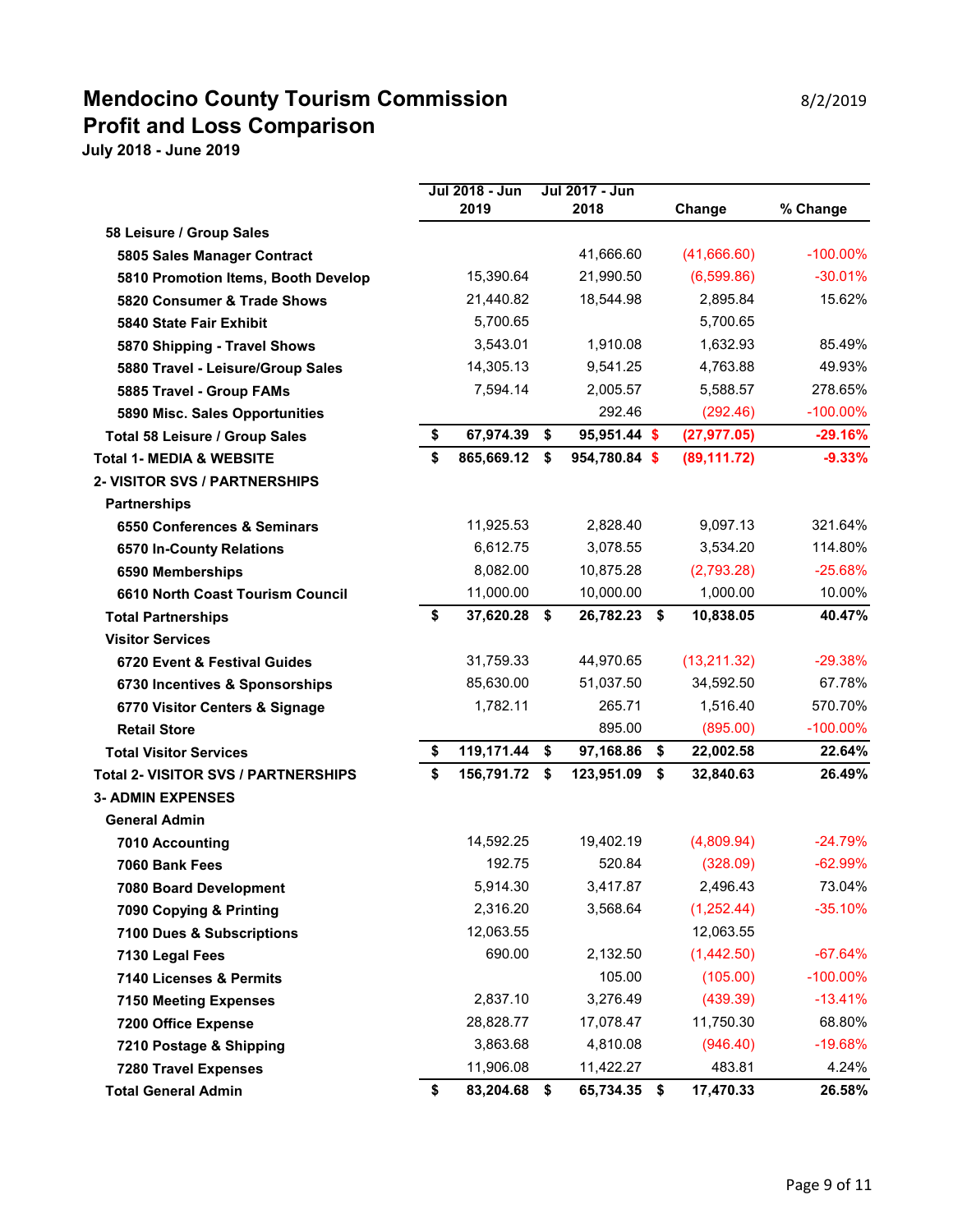### **Mendocino County Tourism Commission** 8/2/2019 **Profit and Loss Comparison**

|                                  |          | Jul 2018 - Jun<br>2019 | Jul 2017 - Jun<br>2018 | Change           | % Change    |
|----------------------------------|----------|------------------------|------------------------|------------------|-------------|
| <b>Occupancy Costs</b>           |          |                        |                        |                  |             |
| <b>7650 Rent</b>                 |          | 30,500.00              | 23,400.00              | 7,100.00         | 30.34%      |
| 7660 Insurance                   |          | 3,000.83               | 2,681.78               | 319.05           | 11.90%      |
| 7850 Repairs & Maintenance       |          | 20,195.70              | 5,867.00               | 14,328.70        | 244.23%     |
| 7890 Taxes                       |          | 72.30                  | 72.31                  | (0.01)           | $-0.01%$    |
| 7910 Telecommunication           |          | 7,927.57               | 6,913.49               | 1,014.08         | 14.67%      |
| 7950 Utilities                   |          | 8,931.84               | 7,820.27               | 1,111.57         | 14.21%      |
| <b>7990 Depreciation Expense</b> |          | 2,285.78               |                        | 2,285.78         |             |
| <b>Total Occupancy Costs</b>     | \$       | 72,914.02 \$           | 46,754.85              | \$<br>26,159.17  | 55.95%      |
| <b>Total 3- ADMIN EXPENSES</b>   | \$       | 156,118.70             | \$<br>112,489.20       | \$<br>43,629.50  | 38.79%      |
| <b>4- PERSONNEL</b>              |          |                        |                        |                  |             |
| 8510 Salaries & Wages            |          | 314,311.91             | 212,296.23             | 102,015.68       | 48.05%      |
| 8520 Paid Time Off               |          | 23,534.91              | 3.648.86               | 19,886.05        | 544.99%     |
| 8530 Payroll Taxes               |          | 28,647.11              | 20,051.57              | 8,595.54         | 42.87%      |
| 8540 Payroll Processing Fees     |          | 1,044.75               | 822.84                 | 221.91           | 26.97%      |
| 8550 Workers Comp                |          | 1,950.00               | 2,788.00               | (838.00)         | $-30.06%$   |
| 8570 Health Insurance            |          | 31,040.00              | 19,365.50              | 11,674.50        | 60.29%      |
| 8580 Other Employee Benefits     |          |                        | 485.48                 | (485.48)         | $-100.00\%$ |
| 8590 Contract Work               |          | 8,995.10               | 10,447.00              | (1,451.90)       | $-13.90%$   |
| 8615 Employee Recruitment        |          | 356.40                 | 3,319.34               | (2,962.94)       | $-89.26%$   |
| <b>Total 4- PERSONNEL</b>        | \$       | 409,880.18             | \$<br>273,224.82 \$    | 136,655.36       | 50.02%      |
| <b>Total Expenses</b>            |          | \$1,588,459.72         | \$1,464,445.95         | \$<br>124,013.77 | 8.47%       |
| <b>Net Operating Income</b>      | \$       | $(117, 791.45)$ \$     | $(38,830.67)$ \$       | (78,960.78)      | $-203.35%$  |
| <b>Net Income</b>                | <b>S</b> | $(117, 791.45)$ \$     | $(38,830.67)$ \$       | (78,960.78)      | $-203.35%$  |